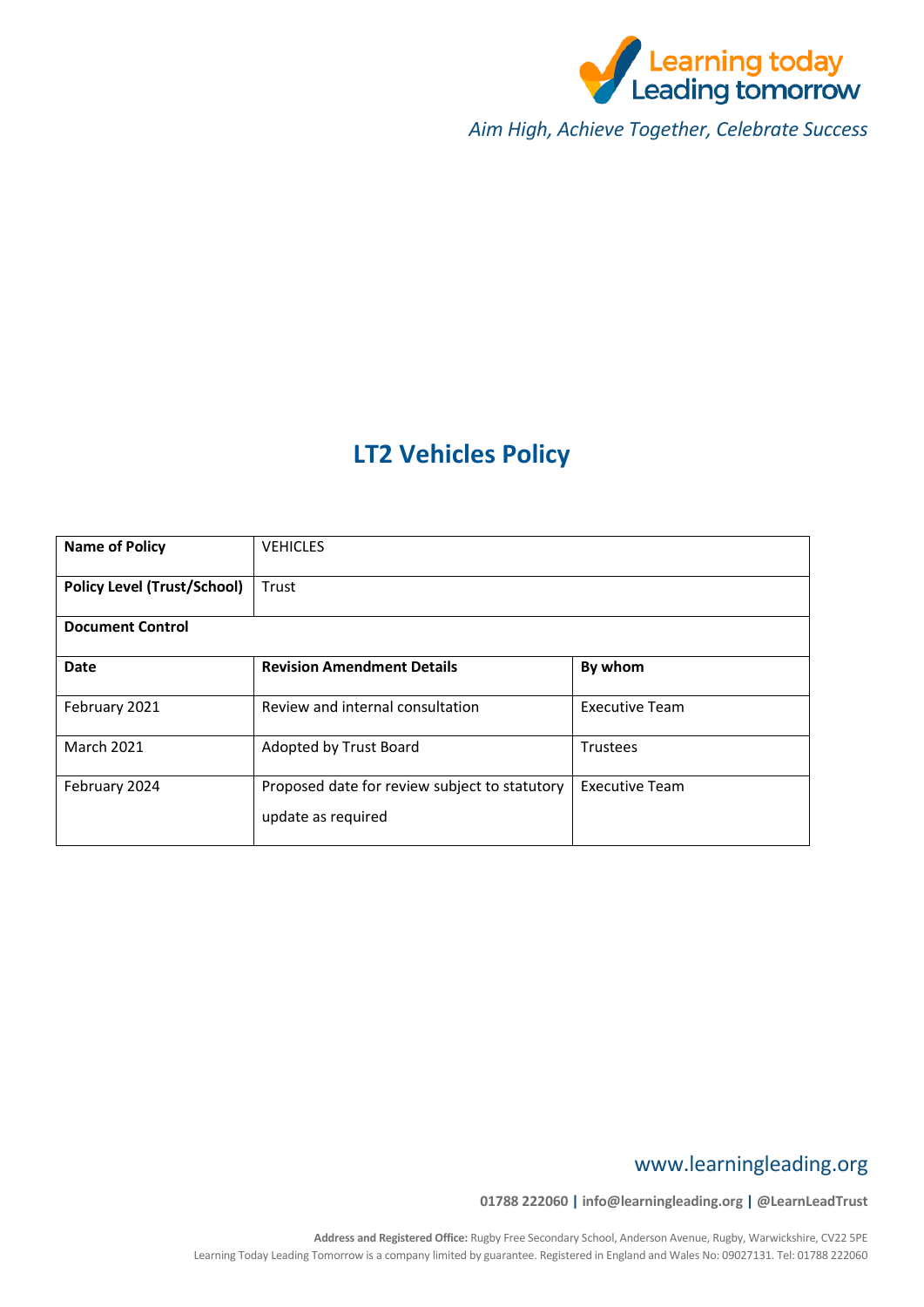

# **Table of Contents**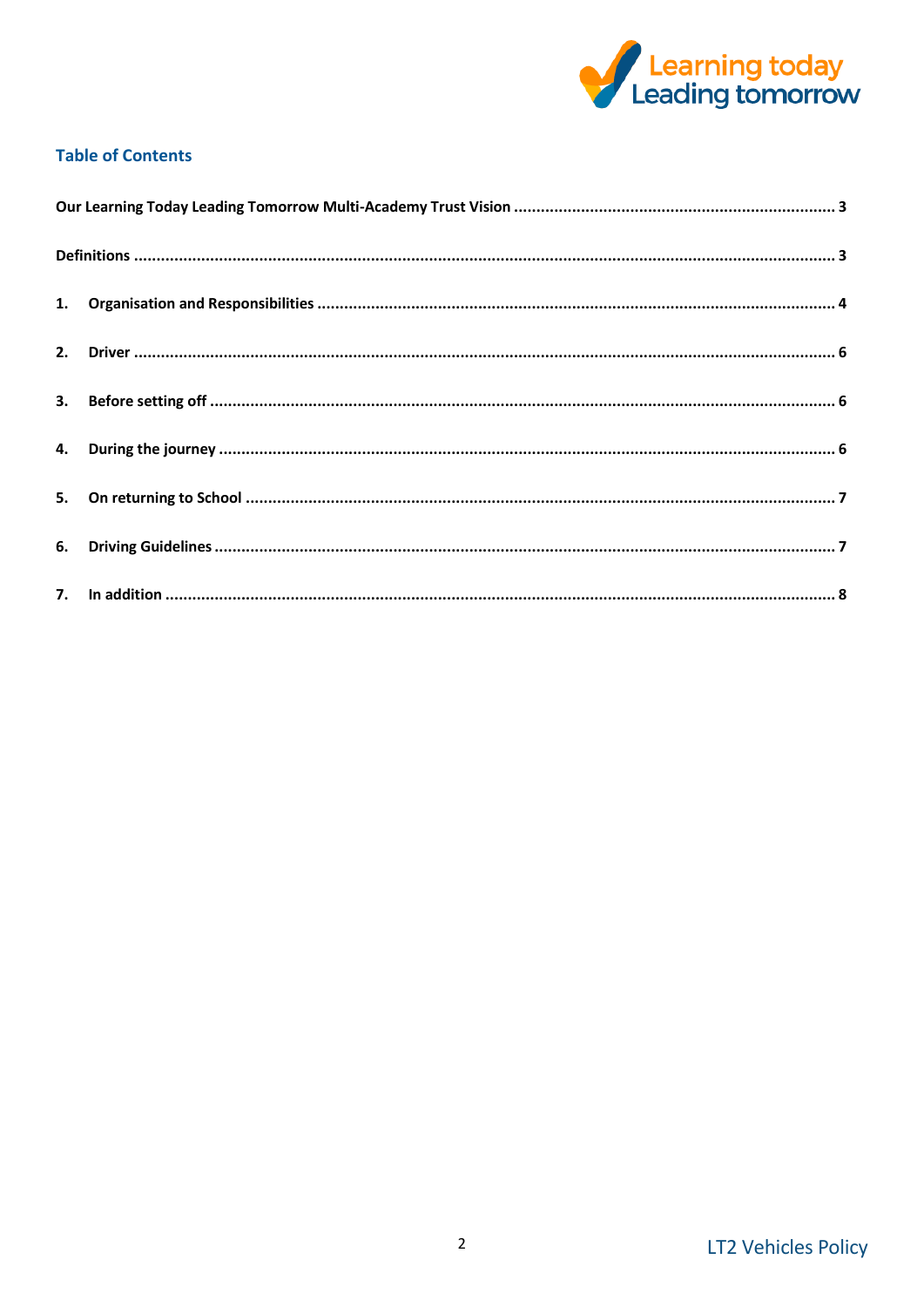

# <span id="page-2-0"></span>**LT2 Vision, Mission and Values**

#### Vision

Vision is to build a group of outstanding schools across phases, including specialist provision, to become (a mid-size) Trust that provides vibrant and inclusive learning environments in which every member of the learning community is passionate about learning. The Trust is led by a CEO who works closely with Headteachers who lead the two schools supported by a central team to support finance, HR, estates and governance.

#### Mission

LT2 Trust and schools will have a relentless focus on high achievement, supported by robust organisational structures and governance. We aim to give children and young people in our care the knowledge, skills and experiences to expand their minds and world view to enable them to develop a naturally inquisitive approach to learning and life, fit for an ever-changing world.

Ultimately, we will educate and support all children attending LT2 schools to grow into capable and contributing citizens who have developed the personal attributes and characteristics that will enable them to become considerate, self-reliant and confident young people who are ready for the next stage of their lives.

#### Values

The Trust Values underpin the mission and provide the basis on which LT2 schools can articulate the key behavioural characteristics that promote a positive philosophy. Our six values are unseen drivers of our behaviour as experienced by others and are designed to create a shared organisational culture:

- **Kindness –** The quality of friendliness, generosity, and consideration
- **Collaboration** The belief that working and learning with others will lead to greater success
- **Curiosity –** A strong desire to know and to learn
- **Resilience** The ability to recover quickly and learn from the difficulties we face
- **Respect** To appreciate the importance of understanding and admiration for others and self, honesty
- **Endeavour** The belief that hard work is needed to achieve something of which we can be proud

### <span id="page-2-1"></span>**Definitions**

- Where the word 'Trust' is used in this document it refers to The Learning Today Leading Tomorrow Trust.
- Where the words 'Trust Board' are used it refers to the board of Trustees who set the vision for the Trust and hold the executive leadership team to account for delivering the Trust's strategic plan.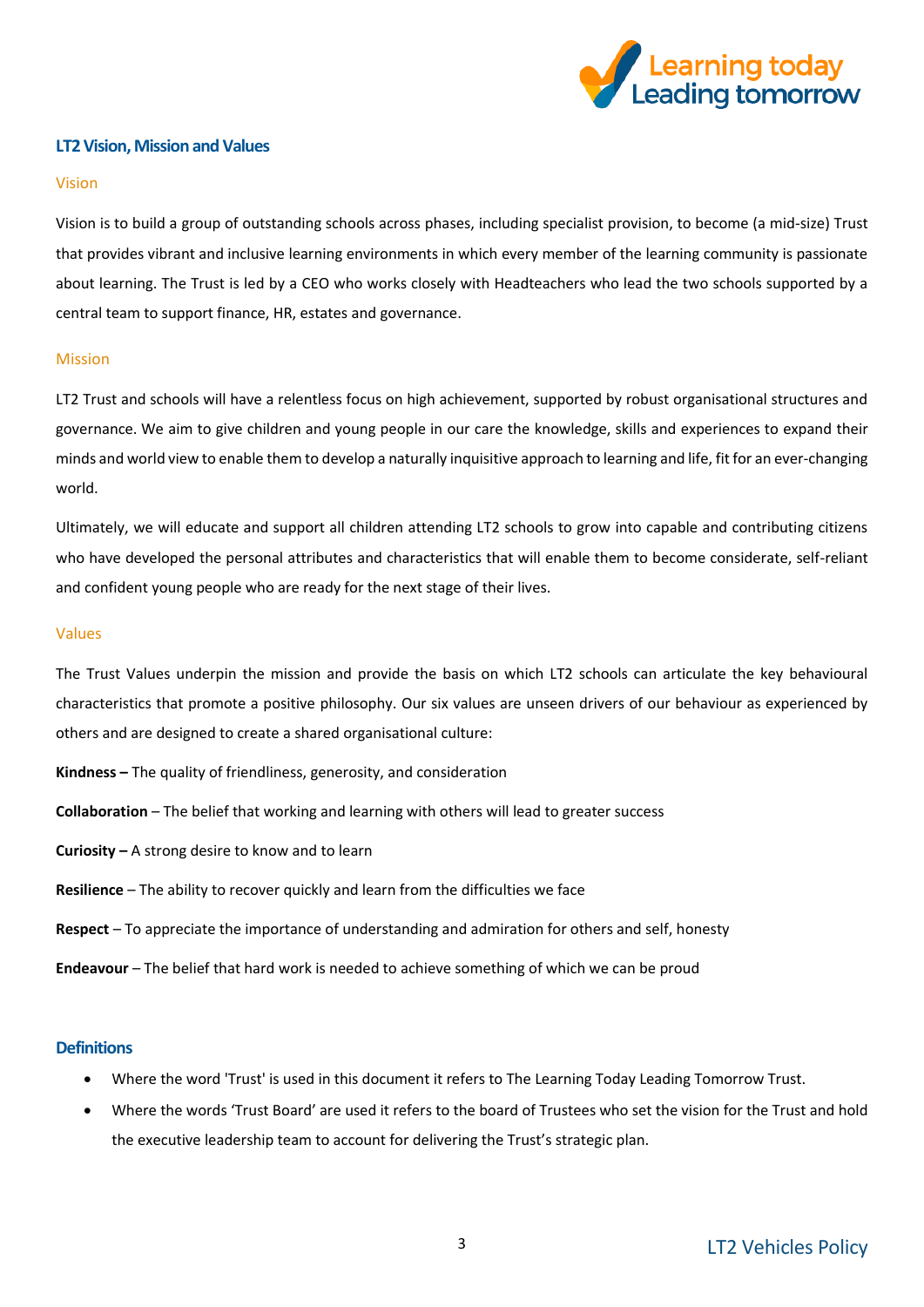

# <span id="page-3-0"></span>**1. Organisation and Responsibilities**

### 1.1 Introduction

Trust vehicles (which include Trust mini-buses) may only be used for recognised Trust business. They may not, under any circumstances, to be used for non-school, personal use. In the event of any misuse of Trust vehicles, the Trust reserves the right to charge staff for mileage and may also consider taking disciplinary action against staff.

This policy does not form part of any employee's contract of employment and is not intended to have contractual effect. The Trust reserves the right to amend this policy at any time.

This policy covers all individuals working at all levels and grades, including the Headteacher, members of the Senior Management Team, officers, directors, employees, contractors, trainees, homeworkers, part-time and fixed-term employees, casual and agency staff (collectively referred to as "Staff" in this policy).

You are required to inform the Trust of any changes to your driving licence immediately. Any endorsements and convictions received must be reported and may result in a review of the staff member's eligibility to drive a Trust vehicle.

### 1.2 Guidance under this Policy

The Estates and Facilities Manager (or outsourced equivalent) is responsible for providing advice and guidance under this policy and reviewing and updating the policy as required.

### 1.3 Board of Trustees

# **The Board of Trustees, as a corporate body, has the responsibility to set the strategic direction and objectives of all matters across the Trust.**

The Board of Trustees is responsible for ensuring that high standards of corporate governance are maintained

The Chair of the Trust is responsible for managing the CEO, Trustees and Governors under this policy.

# 1.4 The Chief Executive Officer (CEO)

The CEO of Learning Today leading Tomorrow Trust (LT2):

- Takes overall responsibility for the implementation of policies and procedures
- Must provide reports as appropriate to Trustees in relation to this policy
- Ensure that sufficient resources are allocated and authorised within the organisations budget to meet statutory procedures and standards across the Trust
- Is responsible for managing the Headteachers and centrally appointed staff under this policy

### 1.5 Headteachers

Headteachers of LT2 schools are responsible for:

- The implementation of and compliance with this policy within their school ensuring competence in those staff who are responsible for and involved in the operation of this policy and associated guidance
- Identifying training needs

# LT2 Vehicles Policy 4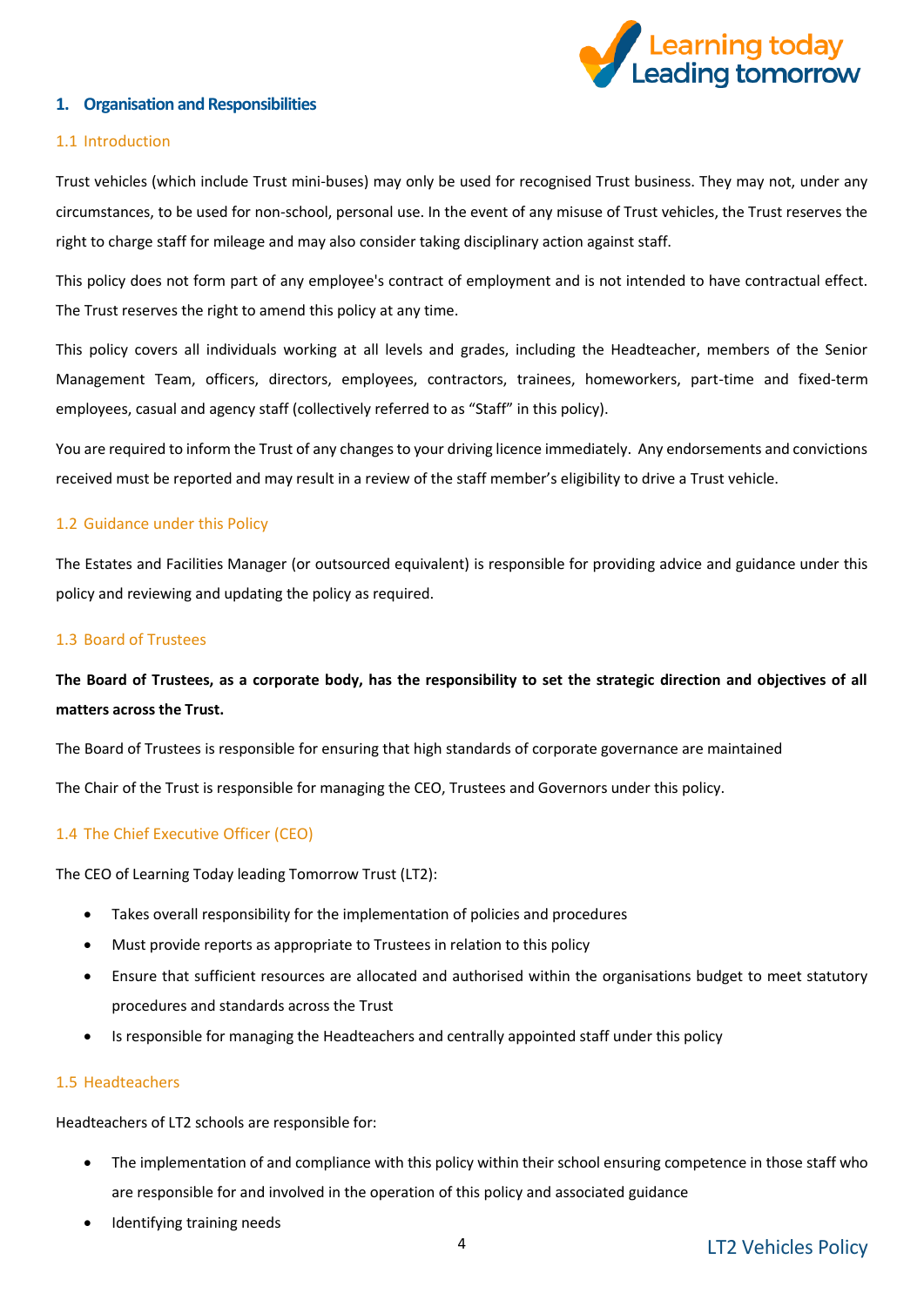

- Communicating this policy to all relevant people within the school
- Managing school-based teaching and associate staff under this policy

# 1.6 Senior and Middle Leaders (and other Supervisory Roles)

Although the Headteacher is responsible overall for the implementation of this policy in their school, managers have some specific responsibilities:

- Applying this policy within their own department and area of work
- Resolving any issues members of staff refer to them, informing the Headteacher of any issues to which they cannot achieve a satisfactory solution with the resources available to them
- Where required, conduct formal meetings, undertake relevant training in relation to this policy and ensure effective and competent operation of this policy

### 1.7 Other Employee Duties

### Driver eligibility:

Minibus - Conditions of Use: The following conditions will apply whilst driving on Trust business:

You may drive a minibus if you hold a car driving licence and follow certain conditions:

- You may drive a minibus with up to 16 passenger seats using your current car driving licence as long as it's not for 'hire or reward' - i.e. there's no payment from or on behalf of the passengers
- If you held a driving licence before 1 January 1997 you can drive a minibus in the UK and on temporary visits abroad. When your car licence is next renewed at the age of 70, you'll need to re-apply for your entitlement and meet higher medical standards
- If you got your driving licence after 1 January 1997- You can drive a minibus within the UK as long as the following conditions apply:
	- o You're 21 or older
	- o You've had your driving licence for at least 2 years
	- o You meet the ['Group 2' medical standards](https://www.gov.uk/government/publications/at-a-glance) if you're over 70
	- o The maximum weight of the minibus is not more than 3.5 tonnes (or 4.25 tonnes including specialist equipment for disabled passengers, e.g. a wheelchair ramp).
	- o You're not towing a trailer

It is the responsibility of Employees using any Trust owned vehicle to ensure:

- That they comply with this policy and co-operate with the schools' leadership and management on all matters relating to it
- The vehicle is only used for approved trust business
- The vehicle is used at all times strictly in accordance with the Law and the guidelines laid down in the Highway Code
- The vehicle does not exceed the permissible number of passengers or weight allowance and hitchhikers are not carried for any reason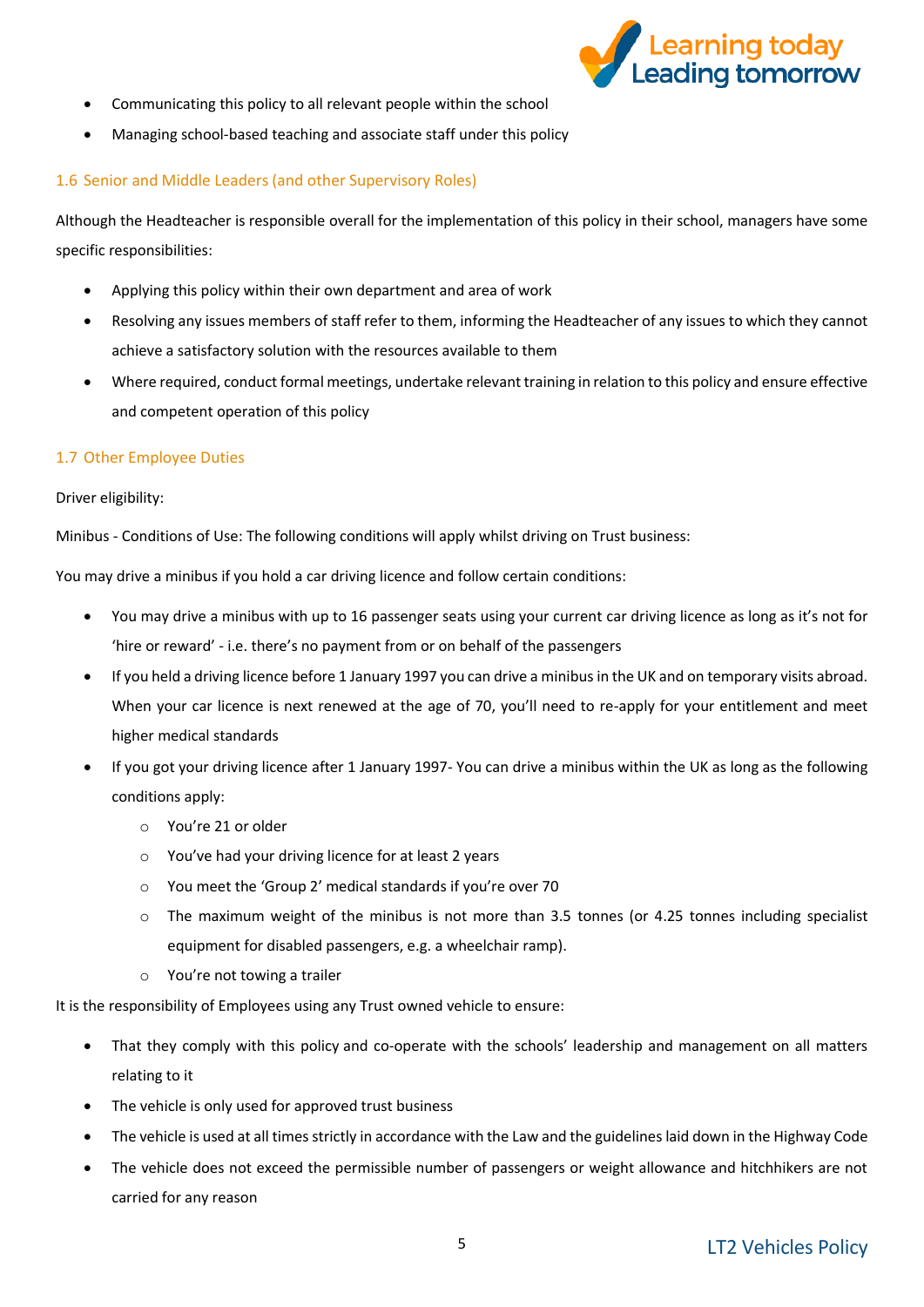

- The immediate notification of any event which may give rise to a claim under Trust insurance
- The vehicle is in a legal and roadworthy condition at all times including, tyre pressures, oil and water levels etc.
- Any damage or defects are notified to the School Office immediately and the vehicle not used until the defects have been repaired and it is safe to do so.

### 1.8 Related Policies and Procedures

• LT2 Health and Safety Policy

### 1.9 Review

This policy will be reviewed every two years subject to statutory updates.

These procedures have been agreed by the board of trustees, who will approve them whenever reviewed.

## <span id="page-5-0"></span>**2. Driver**

The driver is responsible for:

- Vehicle condition on road
- Vehicle condition on return
- Care of the vehicle, passengers and behaviour

They may be assisted by other staff, but it is the driver who has overall responsibility.

# <span id="page-5-1"></span>**3. Before setting off**

The driver shall:

- Conduct vehicle checks (including fuel, seat belts etc)
- Collect and sign for the keys (available from the school office)
- Complete first part of User Logbook in vehicle

# <span id="page-5-2"></span>**4. During the journey**

- The driver must not under any circumstances, drive while under the influence of alcohol or medication which may affect your judgement or reaction. Any employee convicted of a drink driving offence whilst in possession of a School vehicle will have the use of any such vehicle withdrawn pending further investigation and disciplinary action
- Students from Years 7-10 should not sit in the front of the cab
- Students should not touch any controls in the cab including the radio
- Students should not be given the keys or be left unsupervised in the vehicle
- students should not be allowed on the roof or laddersFood and drink must not be consumed in the vehicle
- Smoking is not allowed at any time

# LT2 Vehicles Policy 6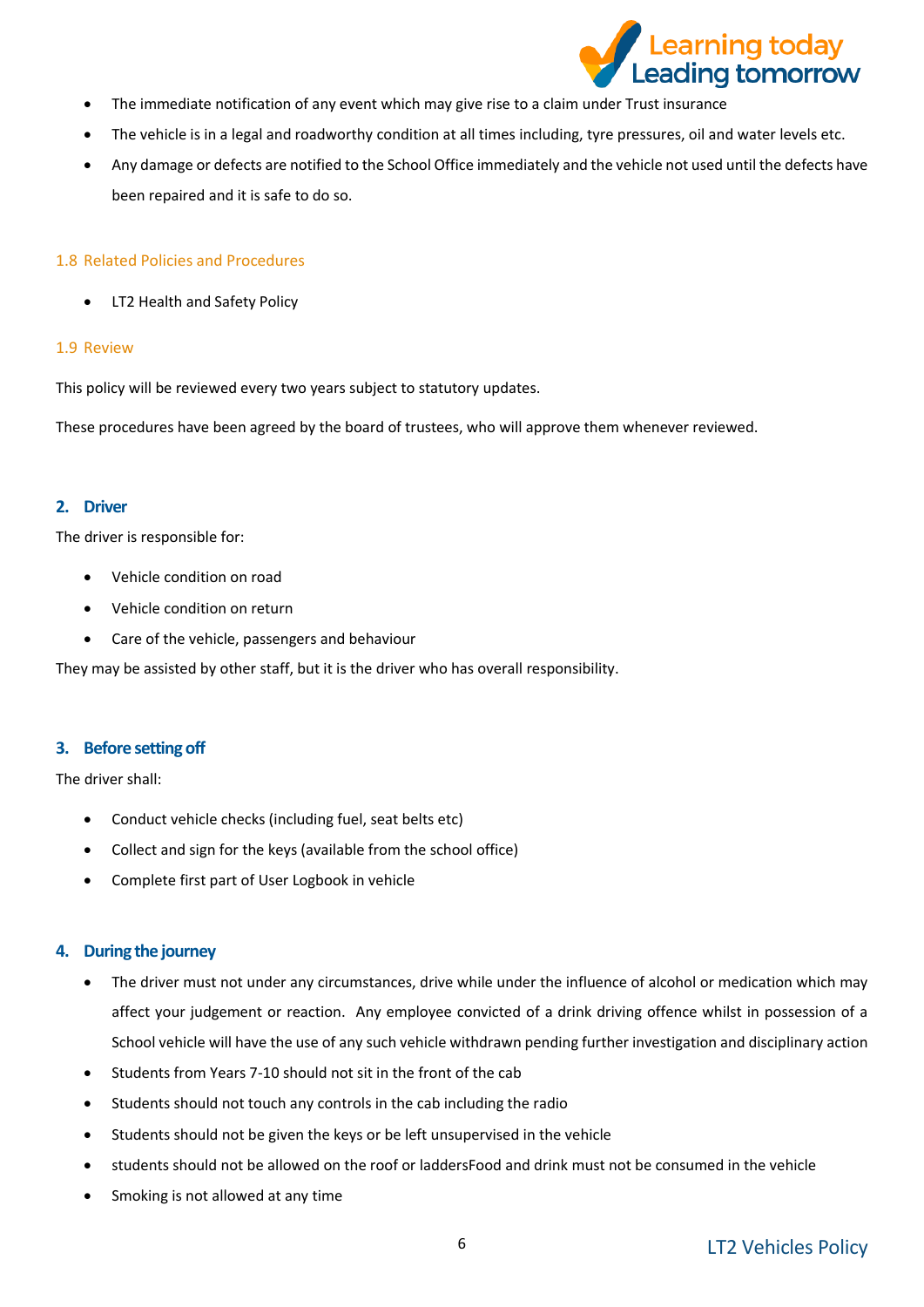

- Appropriate Teacher: Student ratios should be maintained at all times
- Employees must take rest breaks when appropriate and should not drive continuously for more than 2 hours without a break of at least 20 minutes under any circumstances
- The use of mobile phones, even if hands free, by the driver is not permitted whilst driving any vehicle on Trust business under any circumstances. The Trust will not accept any liability for any fixed penalty payments or fines as a result of staff being convicted. Such use will be considered as gross misconduct and will lead to disciplinary procedures immediately

### <span id="page-6-0"></span>**5. On returning to School**

The driver, with the support of the relevant department is responsible for the following:

- Completion of Vehicle Use Log including fault reporting
- Checking interior cleanliness the vehicle must be returned in a clean and swept state on point of return not the next day
- The closing and locking of all doors and windows including passenger/saloon windows and doors
- The untwisting and resetting of all passenger saloon seat belts so that they are closed across the seats, ready for the next user
- Checking that all lights, controls and radio are turned off before leaving the vehicle, in particular the radio, headlights and interior saloon lights.
- The correct fitting of the steering wheel 'crook lock' and the setting of the engine immobiliser switch
- The return of any vehicle equipment used, to the correct area, i.e. atlas, torch, first aid kit, luggage ropes, tarpaulin  $_{\text{a}tc}$
- Correct and prompt return of keys to the school office where possible, immediately on return. If this is not possible, then by 9am the next working day. The keys must not be passed on to other staff directly, without the prior agreement of the Line Manager. In an emergency, keys may be left with a member of the Senior Leadership Team. However, it is still the responsibility of the driver to check that the subsequent return of the keys to the school office has taken place.

# <span id="page-6-1"></span>**6. Driving Guidelines**

At no time and under no circumstances will the Trust condone speeding, driving whilst overtired, illegal parking leading to a fine or clamping, eating, drinking or using a hand-held mobile phone whilst driving. Every consideration should be given to driving in a way that is safe both to the driver and all other road users. Should the Trust be pursued for an unpaid fine, an appropriate amount will be deducted from the driver's next salary payment or other monies due to them.

Any accident when driving on Trust business, whether involving vehicle damage or not, and however minor in nature, must be reported as soon as possible on return to the School, both verbally and in writing to the Line Manager. The driver should